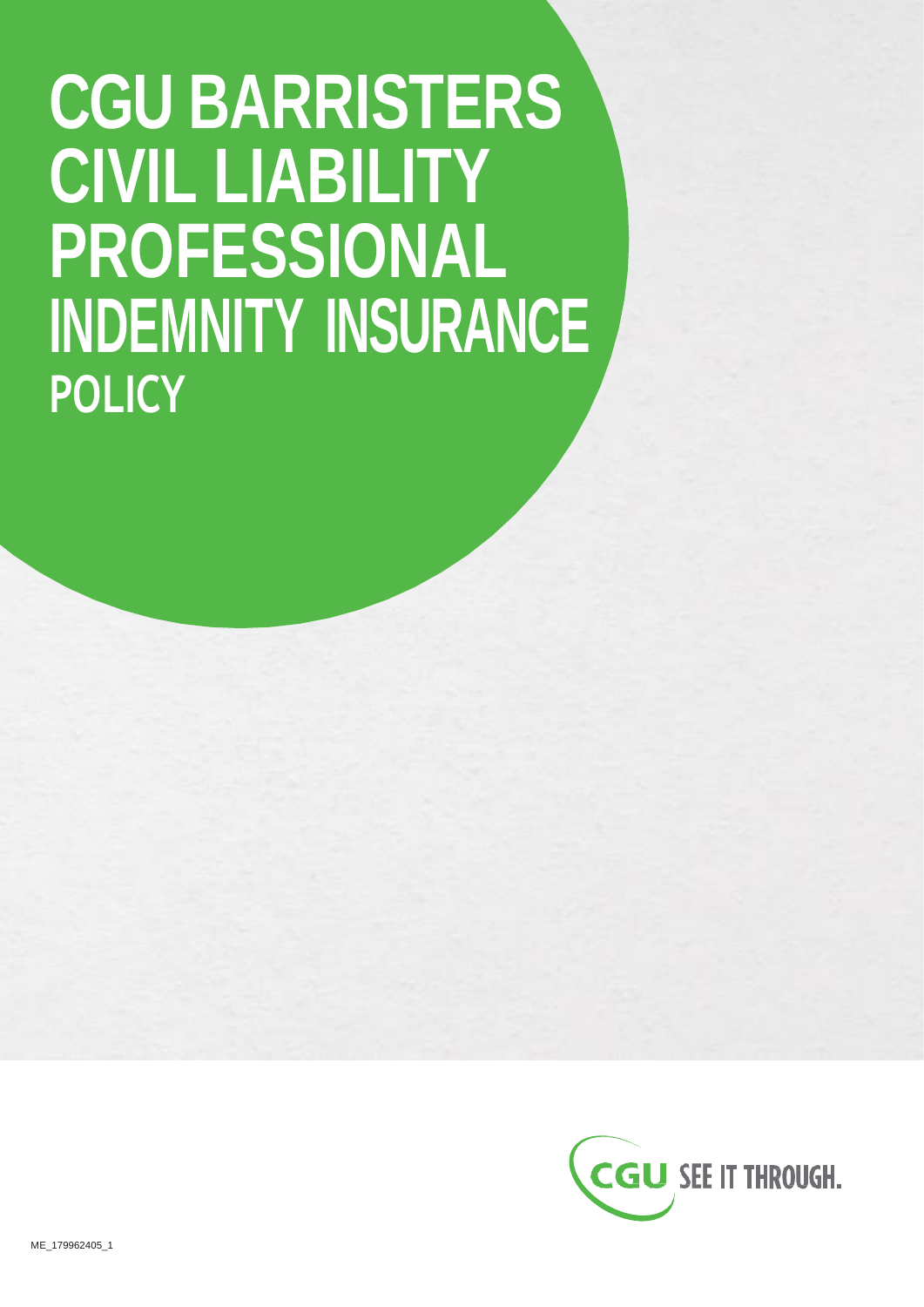# **Contents**

| <b>Important Information</b>                                                                       | 1      | Investigation, Defence And Settlement Of Claims                            | 6        |
|----------------------------------------------------------------------------------------------------|--------|----------------------------------------------------------------------------|----------|
| How CGU protects your privacy                                                                      | 1      | 7.1 We must be told about claims                                           | 6        |
| General Insurance Code of Practice                                                                 | 1      | 7.2 Claims Co-operation                                                    | 6        |
| Our service commitment                                                                             | 1      | 7.3 We can protect our position                                            | 7        |
| Intermediary remuneration                                                                          | 1      | Disclosure of information to us in respect of cover<br>7.4                 | 7        |
| Interest on unallocated premium                                                                    | 1      | We can manage the covered claim<br>7.5                                     | 7        |
| <b>Section 1 How To Read This Insurance Policy</b>                                                 | 2      | 7.6 An Insured must not admit liability for or<br>settle any covered claim | 7        |
| 1.1 Words with Special Meanings                                                                    | 2      | Insured's right to contest<br>7.7                                          | 7        |
| 1.2 Policy Interpretation                                                                          | 2      | 7.8 Senior counsel                                                         | 7        |
| 1.3 Paragraph Headings                                                                             | 2      | 7.9 Payments to settle potential Claims                                    | 7        |
| <b>Section 2 The Insurance Contract</b>                                                            | 2      | 7.10 Recovering money from employees                                       | 8        |
| 2.1 Payment of the Premium                                                                         | 2      | 7.11 Offsetting of costs & expenses the Insured owes Us                    |          |
| 2.2 Proposal                                                                                       | 2      | against what We owethe Insured                                             | 8        |
| 2.3 Period of Insurance                                                                            | 2      | 7.12 Loss prevention                                                       | 8        |
| <b>Section 3 The Cover We Provide</b>                                                              | 2      | 7.13 Other insurance which may cover the risk                              | 8        |
| 3.1 Civil liability cover                                                                          | 2      | 7.14 Allocation                                                            | 8        |
| 3.2 Examples of what we cover                                                                      | 2      | 7.15 Payment in Australian dollars in Australia                            | 8        |
|                                                                                                    | 2      | <b>Other Matters</b>                                                       |          |
| 3.3 Claim investigation costs                                                                      |        | 7.16 Material change in the risk                                           | 8        |
| <b>Section 4 Policy Extensions</b>                                                                 | 3      | 7.17 Law of the policy                                                     | 8        |
| 4.1 Disciplinary Enquiries                                                                         | 3      |                                                                            | 8        |
| 4.2 Continuous Cover                                                                               | 3      | 7.18 Territory Covered by this Policy<br>7.19 Schedule must be included    |          |
| 4.3 Cover to Estates and Legal Representatives                                                     | 3      |                                                                            | 8        |
| 4.4 Misleading or deceptive conduct                                                                | 3      | <b>Cancelling the Policy</b>                                               | 8        |
| 4.5 Breach of warranty of authority                                                                | 3      | 7.20 Non-disclosure and mis-representation                                 | 8        |
| 4.6 Run-off cover                                                                                  | 3      | 7.21 We can cancel the policy                                              | 8        |
| <b>Section 5</b> Limits To The Amount Of Cover                                                     | 4      | <b>Section 8 Words With Special Meaning</b>                                | 9        |
| 5.1 The Policy Limit                                                                               | 4      | <b>Civil Liability</b><br>8.1                                              | 9        |
| 5.2 Reinstatement of the policy limit                                                              | 4      | 8.2<br>Claim                                                               | 9        |
| 5.3 Cover for Claim Investigation Costs if the                                                     |        | 8.3<br><b>Claim Investigation Costs</b>                                    | 9        |
| Policy Limit is exceeded                                                                           | 4      | 8.4<br>Cover                                                               | 9        |
| 5.4 Limit if multiple persons &/or entities insured                                                |        | <b>Covered Claim</b><br>8.5                                                | 9        |
| 5.5 Specific Cover Limits                                                                          | 4      | 8.6<br>Covered matters                                                     | 9        |
| The Excess<br>5.6                                                                                  | 4      | 8.7<br><b>Disciplinary Enquiry</b>                                         | 9        |
| 5.7 GST Input Tax Credits                                                                          | 4      | 8.8<br>Documents                                                           | 9        |
| <b>Section 6</b> What is not covered                                                               | 5      | 8.9<br><b>Excess</b>                                                       | 9        |
| Known Claims and Known Circumstances                                                               | 5      | 8.10<br>Insured                                                            | 9        |
| 6.1                                                                                                |        | Intellectual Property Right<br>8.11                                        | 9        |
| 6.2 Foreign courts                                                                                 | 5      | Known Circumstance<br>8.12                                                 | 9        |
| 6.3 Assumed duty or obligation                                                                     | 5      | Period of insurance<br>8.13                                                |          |
| <b>Related parties</b><br>6.4                                                                      | 5      | 8.14<br>Policy                                                             | 9        |
| Refund of Professional Fees and Trading Debts<br>6.5<br>Profit                                     | 5      | 8.15 Policy Limit                                                          | 10       |
| 6.6<br>6.7 Insolvency                                                                              | 5<br>5 |                                                                            |          |
|                                                                                                    |        |                                                                            |          |
| 6.8 Employers' Liability, Directors' & Officers' Liability,<br>Occupier's Liability, Motor, Marine | 5      | 8.16 Premium<br>8.17 Professional Services                                 | 10<br>10 |
| 6.9 Punitive and Exemplary damages, fines and penalties                                            | 6      | 8.18 Proposal                                                              | 10       |
| 6.10 Intentional damage                                                                            | 6      | 8.19 Retired Insured                                                       | 10       |
| 6.11 Deregistration                                                                                | 6      | 8.20 Schedule                                                              | 10       |
| 6.12 Asbestos                                                                                      | 6      | <b>Specific Cover Limit</b><br>8.21                                        | 10       |
| 6.13 Nuclear or Radioactivity materials                                                            | 6      | 8.22 Terrorism                                                             | 10       |
| 6.14 War & Uprisings                                                                               | 6      | 8.23 Uncovered matters                                                     | 10       |
|                                                                                                    |        |                                                                            |          |

### UN [Sanctions](#page-8-0) 6

| 6.16 Fraud and Dishonesty |  |
|---------------------------|--|
|                           |  |

#### **Section 7 [General Terms and Conditions](#page-8-2)**

| eral Insurance Code of Practice                                                                | 1 |            | 7.2 Claims Co-operation                                                                   | 6              |
|------------------------------------------------------------------------------------------------|---|------------|-------------------------------------------------------------------------------------------|----------------|
| service commitment                                                                             |   |            | 7.3 We can protect our position                                                           | $\overline{7}$ |
| mediary remuneration                                                                           | 1 |            | 7.4 Disclosure of information to us in respect of cover                                   | 7              |
| est on unallocated premium                                                                     | 1 |            | 7.5 We can manage the covered claim                                                       | $\overline{7}$ |
| on 1 How To Read This Insurance Policy                                                         | 2 |            | 7.6 An Insured must not admit liability for or                                            |                |
| Words with Special Meanings                                                                    | 2 |            | settle any covered claim                                                                  | 7              |
| Policy Interpretation                                                                          | 2 |            | 7.7 Insured's right to contest                                                            | 7              |
| Paragraph Headings                                                                             | 2 |            | 7.8 Senior counsel                                                                        | $\overline{7}$ |
| on 2 The Insurance Contract                                                                    | 2 |            | 7.9 Payments to settle potential Claims                                                   | 7              |
| Payment of the Premium                                                                         | 2 |            | 7.10 Recovering money from employees                                                      | 8              |
| Proposal                                                                                       | 2 |            | 7.11 Offsetting of costs & expenses the Insured owes Us<br>against what We owethe Insured | 8              |
| Period of Insurance                                                                            | 2 |            | 7.12 Loss prevention                                                                      | 8              |
|                                                                                                |   |            | 7.13 Other insurance which may cover the risk                                             | 8              |
| <b>on 3</b> The Cover We Provide                                                               | 2 |            | 7.14 Allocation                                                                           | 8              |
| Civil liability cover                                                                          | 2 |            | 7.15 Payment in Australian dollars in Australia                                           | 8              |
| Examples of what we cover                                                                      | 2 |            |                                                                                           |                |
| Claim investigation costs                                                                      | 2 |            | <b>Other Matters</b>                                                                      | 8              |
| on 4 Policy Extensions                                                                         | 3 |            | 7.16 Material change in the risk                                                          | 8              |
| Disciplinary Enquiries                                                                         | 3 |            | 7.17 Law of the policy                                                                    | 8              |
| Continuous Cover                                                                               | 3 |            | 7.18 Territory Covered by this Policy                                                     | 8              |
| Cover to Estates and Legal Representatives                                                     | 3 |            | 7.19 Schedule must be included                                                            | 8              |
| Misleading or deceptive conduct                                                                | 3 |            | <b>Cancelling the Policy</b>                                                              | 8              |
| Breach of warranty of authority                                                                | 3 |            | 7.20 Non-disclosure and mis-representation                                                | 8              |
| Run-off cover                                                                                  | 3 |            | 7.21 We can cancel the policy                                                             | 8              |
|                                                                                                |   |            |                                                                                           |                |
| <b>on 5</b> Limits To The Amount Of Cover                                                      | 4 | 8.1        | <b>Section 8 Words With Special Meaning</b>                                               | 9              |
| The Policy Limit                                                                               | 4 | 8.2        | <b>Civil Liability</b><br>Claim                                                           | 9              |
| Reinstatement of the policy limit                                                              | 4 |            |                                                                                           | 9              |
| Cover for Claim Investigation Costs if the<br>Policy Limit is exceeded                         | 4 | 8.3<br>8.4 | <b>Claim Investigation Costs</b><br>Cover                                                 | 9<br>9         |
| Limit if multiple persons &/or entities insured                                                | 4 | 8.5        | <b>Covered Claim</b>                                                                      | 9              |
| <b>Specific Cover Limits</b>                                                                   | 4 | 8.6        | Covered matters                                                                           | 9              |
| The Excess                                                                                     | 4 | 8.7        | <b>Disciplinary Enquiry</b>                                                               | 9              |
| <b>GST Input Tax Credits</b>                                                                   | 4 | 8.8        | Documents                                                                                 | 9              |
| on 6 What is not covered                                                                       | 5 | 8.9        | <b>Excess</b>                                                                             | 9              |
| Known Claims and Known Circumstances                                                           | 5 |            | 8.10 Insured                                                                              | 9              |
| Foreign courts                                                                                 | 5 | 8.11       | Intellectual Property Right                                                               | 9              |
| Assumed duty or obligation                                                                     | 5 | 8.12       | <b>Known Circumstance</b>                                                                 | 9              |
| <b>Related parties</b>                                                                         | 5 | 8.13       | Period of insurance                                                                       |                |
| Refund of Professional Fees and Trading Debts                                                  | 5 | 8.14       | Policy                                                                                    | 9              |
| Profit                                                                                         | 5 | 8.15       | <b>Policy Limit</b>                                                                       | 10             |
| Insolvency                                                                                     | 5 |            |                                                                                           |                |
|                                                                                                |   |            |                                                                                           |                |
| imployers' Liability, Directors' & Officers' Liability,<br>Occupier's Liability, Motor, Marine | 5 |            | 8.16 Premium<br>8.17 Professional Services                                                | 10<br>10       |
| unitive and Exemplary damages, fines and penalties                                             | 6 |            | 8.18 Proposal                                                                             | 10             |
| Intentional damage                                                                             | 6 |            | 8.19 Retired Insured                                                                      | 10             |
| Deregistration                                                                                 | 6 |            | 8.20 Schedule                                                                             | 10             |
| Asbestos                                                                                       | 6 |            | 8.21 Specific Cover Limit                                                                 | 10             |
| Nuclear or Radioactivity materials                                                             | 6 |            | 8.22 Terrorism                                                                            | 10             |
| War & Uprisings                                                                                | 6 |            | 8.23 Uncovered matters                                                                    | 10             |
|                                                                                                |   |            |                                                                                           |                |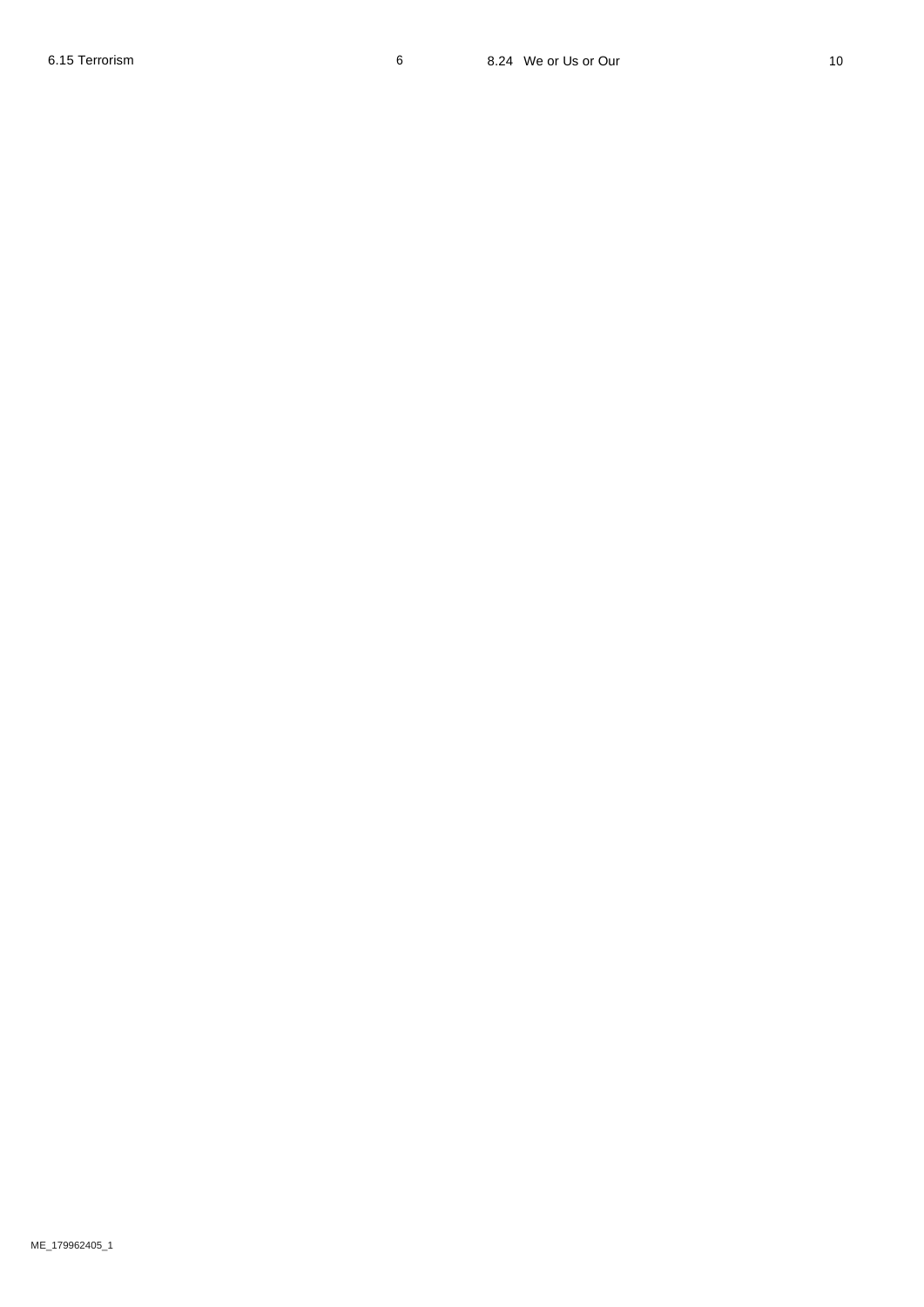# <span id="page-3-0"></span>Important Information

### <span id="page-3-1"></span>How CGU protects your privacy

We use information provided by our customers to allow Us to offer Our products and services. This means We may need to collect your personal information, and sometimes sensitive information about you as well (for example, health information for travel insurance). We will collect this information directly from you where possible, but there may be occasions when We collect this information from someone else.

We will only use your information for the purposes for which it was collected, other related purposes and as permitted or required by law. You may choose not to give Us your information, but this may affect Our ability to provide you with insurance cover.

We may share this information with companies within Our group, government and law enforcement bodies if required by law and others who provide services to Us or on Our behalf, some of which may be located outside of Australia.

For more details on how We collect, store, use and disclose your information, please read our Privacy Policy located at [www.cgu.com.au/privacy.](http://www.cgu.com.au/privacy) Alternatively, contact Us at [privacy@cgu.com.au](mailto:privacy@cgu.com.au) or 13 15 32 andWe will send you a copy. We recommend that you obtain a copy of this policy and read it carefully.

By applying for, using or renewing any of Our products or services, or providing Us with your information, you agree to this information being collected, held, used and disclosed as set out in this policy.

Our Privacy Policy also contains information about how you can access and seek correction of your information, complain about a breach of the privacy law, and how We will deal with your complaint.

### <span id="page-3-2"></span>General Insurance Code of Practice

We proudly support the General Insurance Code of Practice. The purpose of the Code is to raise standards of practice and service in the general insurance industry*.*

#### **The objectives of the Code are:**

- to commit Us to high standards of service;
- to promote better, more informed relations between Us and You;
- to maintain and promote trust and confidence in the general insurance industry;
- to provide fair and effective mechanisms for the resolution of complaints and disputes between insurers and their customers; and
- to promote continuous improvement of the general insurance industry through education and training.

The Code Governance Committee is an independent body that monitors and enforces insurers' compliance with the Code.

<span id="page-3-3"></span>We have adopted and support the Code and are committed to complying with it. Please contact Us if You would like more information about the Code or the Code Governance Committee.

# Our Service Commitment

We are proud of Our service standards and supports the General Insurance Code of Practice. In an event that you are not satisfied with the way in which We have dealt with you, as part of Our commitment to customer service, We have an internal dispute resolution process in place to deal with any complaint you may have.

Please contact your nearest CGU Insurance office if you have a complaint, including if you are not satisfied with any of the following:

- one of Our products:
- Our service*;*
- the service of Our authorised representatives, loss adjusters or investigators; or
- Our decision on your claim.

Our staff will help you in any way they can. If they are unable to satisfy your concerns, they will refer the matter to their supervisor or manager. If the manager cannot resolve the matter, the manager will escalate the matter to our Internal Dispute Resolution Department.

Further information about Our complaint and dispute resolution procedures is available by contacting Us.

### <span id="page-3-4"></span>Intermediary Remuneration

We pay remuneration to insurance intermediaries when We issue, renew or vary a policy the intermediary has arranged or referred to Us. The type and amount of remuneration varies and may include commission and other payments. If you require more information about remuneration We may pay your intermediary you should ask your intermediary.

### <span id="page-3-5"></span>Interest on unallocated premium

If We are unable to issue your insurance when We receive your application, We are required to hold your premium in a trust account on your behalf until your insurance can be issued.We will retain any interest payable by Our bank to meet, among other things, bank fees and other bank costs We incur in operating the account.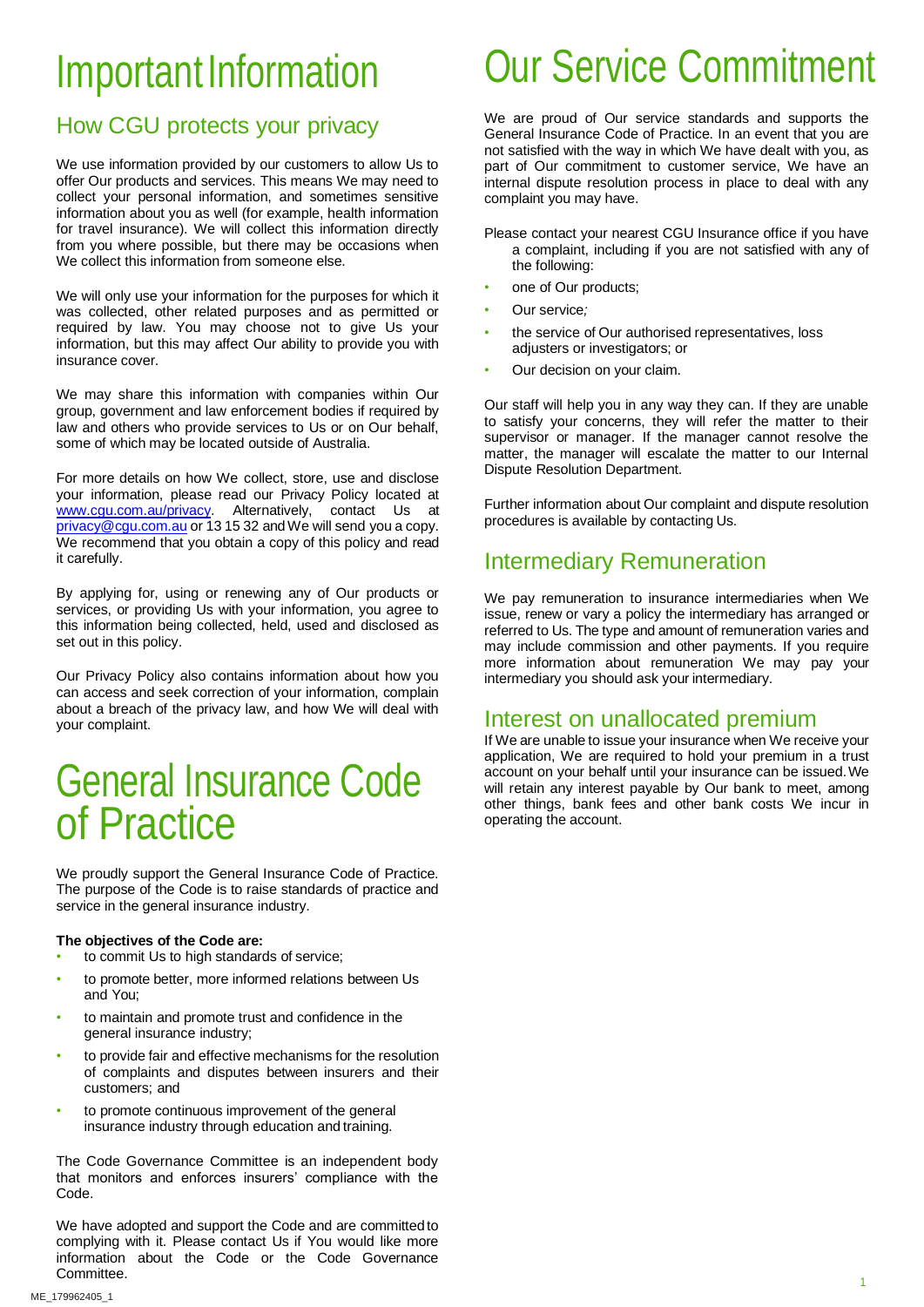### Section 1 How To Read This Insurance **Policy**

#### <span id="page-4-0"></span>**1.1 Words with Special Meanings**

Some of the words in this insurance **Policy** have special meanings. These meanings can be found in Section 8 of the **Policy** under the heading ('Words with Special Meanings'). If a word has a special meaning, it appears in this **Policy** in bold type and with a capital letter. These words may appear without bold type in endorsements in the **Schedule** and have the samemeaning as those words defined in Section 8.

#### <span id="page-4-1"></span>**1.2 Policy Interpretation**

Except where the context otherwise requires it:

- a) the singular includes the plural and the plural includes the singular;
- b) if a word or phrase is defined, its other grammatical forms have a corresponding meaning;
- c) words importing a gender include every other gender.

#### <span id="page-4-2"></span>**1.3 Paragraph Headings**

The paragraph headings in this **Policy** are included for the purpose of reference only and do not form part of this **Policy** for interpretation purposes.

## Section 2 The Insurance Contract

#### <span id="page-4-3"></span>**2.1 Payment of the Premium**

**We** agree to provide the **Cover** described in this **Policy**  upon full payment of the **Premium**. If full payment of the **Premium** is not made, there is no **Cover**.

#### <span id="page-4-4"></span>**2.2 Proposal**

Before this **Policy** came into effect, **We** were provided with information by or on behalf of the **Insured** in the **Proposal**  and perhaps in other ways. **We** have relied on this information to decide whether to enter into this contract and on what terms. If any of that information is wrong or false, it may affect entitlement to **Cover** under this **Policy**.

#### <span id="page-4-5"></span>**2.3 Period of Insurance**

This **Policy** is in force for the **Period of Insurance**.

## Section 3 The Cover We Provide

#### <span id="page-4-6"></span>**3.1 Civil liability cover**

**We Cover** the **Insured** up to the **Policy Limit** (subject to Section 5) in respect of **Claims** for **Civil Liability** to any third party incurred in the provision of the **Professional Services** and which **Claims**:

- a) are made against the **Insured** during the **Period of Insurance**; and
- b) **We** are told about in writing as soon as reasonably possible during the **Period of Insurance**.

#### <span id="page-4-7"></span>**3.2 Examples of what we cover**

By way of example, the **Civil Liability We Cover** in Section 3.1 includes (but is not limited to) the following types of **Civil Liability Claims**:

- a) breach of duty.
- b) breach of privacy or confidentiality.
- c) defamation.
- d) loss of or damage to **Documents** which were in the **Insured's** physical custody or control or for which the **Insured** is legally responsible, at the time of loss or damage (to the full **Policy Limit**).
- e) infringement of **Intellectual Property**.

#### <span id="page-4-8"></span>**3.3 Claim Investigation Costs**

- a) In respect of **Covered Claims**, subject to Sections 3.3 b) and 5.3, **We** also pay in addition to the **Policy Limit**  (but only up to an amount equal to the **Policy Limit**) **Claim Investigation Costs**.
- b) In respect of **Covered Claims**:
	- i. first brought in a court outside Australia or New Zealand; or
	- ii. brought in a court within Australia or New Zealand to enforce a judgment handed down in a court outside Australia or New Zealand; or
	- iii. where the proper law of a country other than Australia or New Zealand is applied to any of the issues in any **Claim** or **Covered Claim Covered**  by this **Policy**,

the **Policy Limit** is inclusive of **Claim Investigation Costs**.

- c) **We** will pay **Claim Investigation Costs** as and when they are incurred prior to final resolution of the **Claim,**  however, **We** will only pay such costs, if either:
	- i. **We** incur them; or
	- ii. the **Insured** incurs them after first obtaining **Our** prior written consent (which shall not be unreasonably delayed or withheld) and the costs and expenses are reasonable and necessary.
- d) **We** are not obliged to defend, or to continue to defend, any **Claim** or **Covered Claim** or pay, or continue to pay, any costs or expenses associated with such defence, once the **Policy Limit** has been exhausted.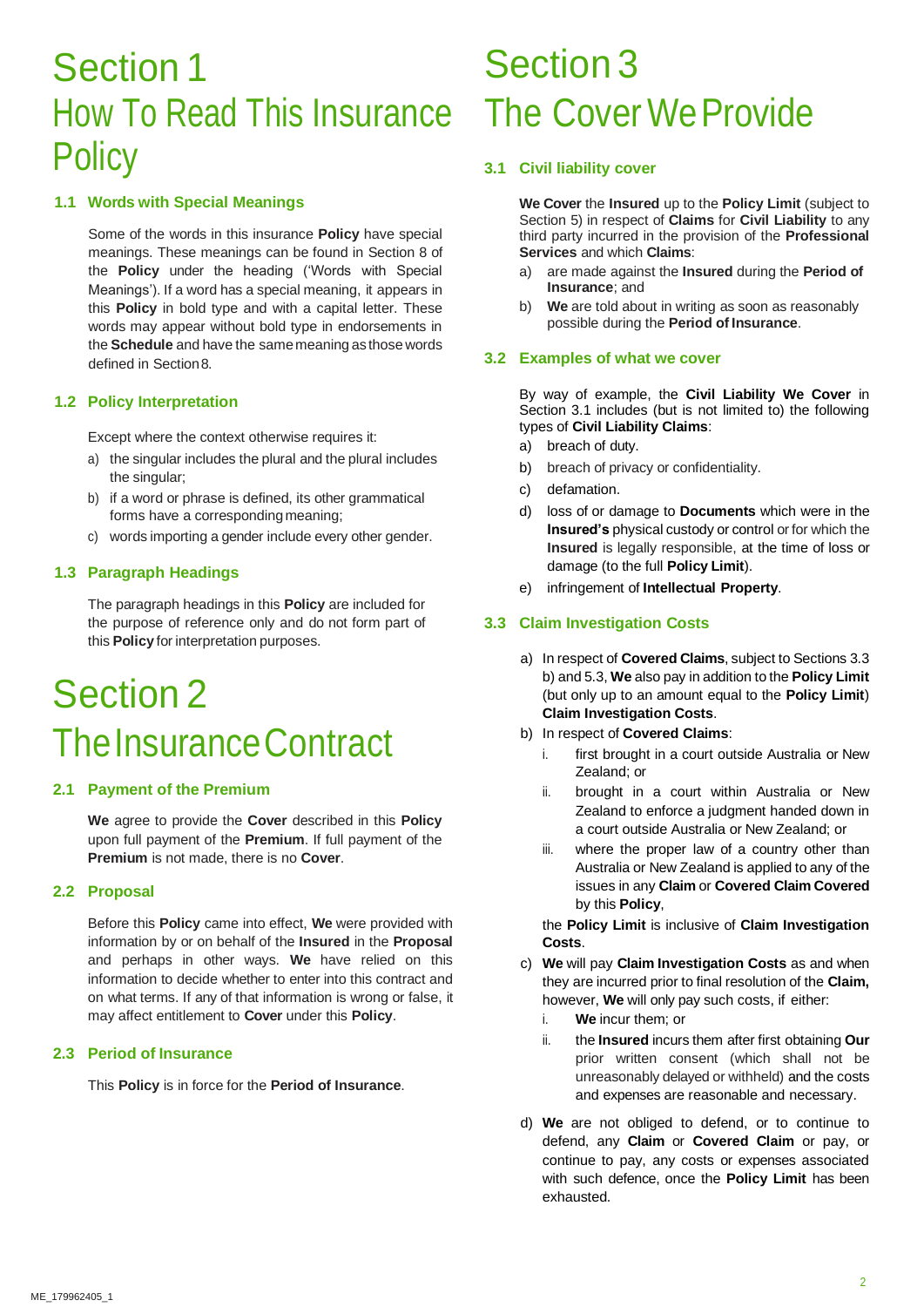### <span id="page-5-0"></span>Section 4 Policy Extensions

#### <span id="page-5-1"></span>**4.1 Disciplinary Enquiries**

For those **Disciplinary Enquiries** of which the **Insured**  first becomes aware and of which **We** are told about in writing as soon as reasonably possible during the **Period of Insurance**, **We Cover** the **Insured** (subject to the **Specific Cover Limit** set out in the **Schedule** for 'Enquiries'), for the reasonable and necessary legal costs and expenses incurred with **Our** prior written consent (which shall not be unreasonably delayed or withheld) for the representation of the **Insured** at any **Disciplinary Enquiry**. This **Cover** does not extend to paying the **Insured's** regular or overtime wages, salaries or fees.

#### <span id="page-5-2"></span>**4.2 Continuous Cover**

- a) Notwithstanding Section 6.1 of this **Policy**, **We Cover** the **Insured**, for any **Claim** or **Disciplinary Enquiry** otherwise **Covered** by this **Policy**, arising from a **Known Circumstance** if:
	- i. there has been no fraudulent non-disclosure or fraudulent misrepresentation in respect of such **Known Circumstance**; and
	- ii. **We** were the professional liability insurer of the **Insured** when the **Insured** first knew (or a reasonable person in the **Insured's**  professional position would have known) of such **Known Circumstance**; and
	- iii. **We** continued without interruption to be the **Insured's** professional liability insurer up until this **Policy** came into effect; and
	- iv. had **We** been notified of the **Known Circumstance** when the **Insured** first knew of it (or a reasonable person in the **Insured's**  professional position would have known of it), the **Insured** would have been covered under the policy in force at that time and the **Insured** would (but for Section 6.1 of this **Policy**) otherwise be **Covered** under this **Policy**; and
	- v. the **Known Circumstance** has not previously been notified to **Us** or to any other insurer.
- b) If the **Insured** was entitled to have given notice of the **Known Circumstance** under any other policy of insurance with any other insurer, then this Extension does not apply to provide **Cover** under this **Policy** to the extent that indemnity is provided to the **Insured** under that other policy of insurance.
- c) **Our** liability under this Extension is reduced to the extent of any prejudice **We** suffer as a result of any delayed notification of the **Known Circumstance** to **Us**.
- <span id="page-5-3"></span>d) The **Policy Limit** of the **Cover We** provide under this Extension is the lesser available under the terms of the policy in force at the earlier time referred to in paragraph a) iv above, or under this **Policy**. The terms of this **Policy** otherwise apply.

#### **4.3 Cover to Estates and Legal Representatives**

If an **Insured** dies or becomes legally incompetent or insolvent, **We Cover** the spouse domestic partner, estate, legal representative or assigns of the **Insured**, to the same extent as **Cover** would otherwise be available to the **Insured**, but only in respect of their vicarious liability for the **Insured's** acts, errors or omissions.

#### <span id="page-5-4"></span>**4.4 Misleading or deceptive conduct**

Notwithstanding Section 6.10 of this **Policy**, **We Cover**  the **Insured** on the basis specified in Section 3 of the **Policy** in respect of breaches of the misleading & deceptive conduct provisions of Part 2 Part Div 2 of the Australian Securities and Investments Commission Act 2001, the consumer protection provisions of the Competition and Consumer Act 2010 (Cwlth) and corresponding consumer protection provisions of New Zealand and Australian state and territories Fair Trading legislation and any antecedents to any of this legislation (but not for criminal liability in respect of any of these).

#### <span id="page-5-5"></span>**4.5 Breach of warranty of authority**

**We Cover** the **Insured** on the basis specified in Section 3 the **Policy** which arises from a breach of warranty of authority committed, by or on behalf of the **Insured**, in good faith and in the reasonable belief of the person alleged to have committed the breach that appropriate authority was held.

#### <span id="page-5-6"></span>**4.6 Run Off Cover**

If the **Insured** ceases, for any reason including death, to hold a practising certificate issued by an Australian or New Zealand bar association during or upon expiry of the **Period of Insurance**, then **We** agree:

- 1. to **Cover** the **Retired Insured** for any **Claim** arising from the provision of the **Professional Services** and which **Claim** is first made and notified to **Us** during the period of 7 years from the expiry date of this **Policy**. Provided that:
	- a) such **Cover** shall only apply in respect of any act, error or omission occurring prior to the date that the **Retired Insured** ceased to hold a practising certificate;
	- b) notification of ceasing to hold a practising certificate as a barrister, has been provided to **Us** within 21 days after the expiry of the **Period of Insurance**;
	- c) any executor or administrator of the **Retired Insured's** estate shall be subject to the terms of this **Policy**;
	- d) the **Policy Limit** under this Extension, is limited to \$1,500,000 any one **Claim** and \$4,500,000in the aggregate.
	- e) the **Policy Excess** is deemed to be \$1,000 inclusive of **Claims Investigation Costs**.
	- f) no **Cover** is provided under this Extension ifthe **Insured** returns to practising as a barrister and has an entitlement to indemnity in whole or in part under any other policy of insurance.
	- g) this **Cover** is otherwise subject to all the terms, conditions, limitations and exclusions of this **Policy**.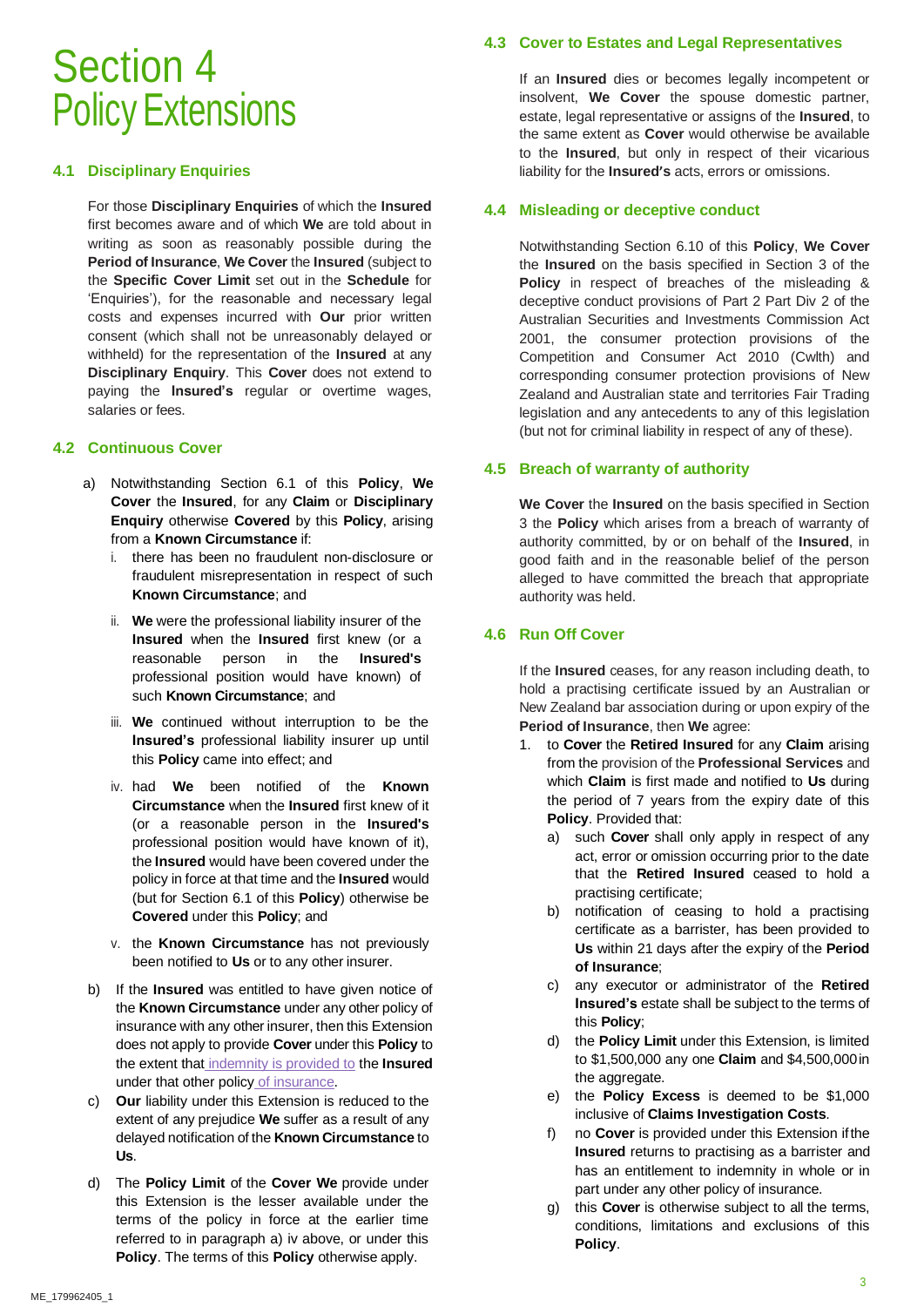## Section 5 Limits To The Amount Of Cover

#### <span id="page-6-0"></span>**5.1 The Policy Limit**

Subject to this Section 5, the **Policy Limit** applies to any each and every **Claim Covered** by this **Policy**.

#### <span id="page-6-1"></span>**5.2 Reinstatement of the policy limit**

The **Policy Limit** is the maximum amount **We** will **Cover**  the **Insured** for in respect of any one **Claim**, subject to the following limitations:

- a) **We** do not provide **Cover** for an amount in the aggregate more than the **Specific Cover Limit** for the legal costs and expenses **Covered** under Section 4.1.
- b) We do not, in respect of any one **Claim**, provide **Cover** for an amount more than the **Policy Limit**;
- c) the **Cover** under this **Policy** shall not exceed the **Policy Limit** for any one **Claim** or series of **Claims**  (including **Covered Claims**) arising from the one and the same act, error or omission;
- d) if there is extra insurance, held with another insurer in excess of the limit of this **Policy**, then **Cover** in excess of one **Policy Limit** is only available for so much of the liability (otherwise **Covered** by this **Policy**) which is not covered by the extra insurance;
- e) where **Cover** is provided under this **Policy** for any **Claim** then **Claim Investigation Costs** are paid in respect of that **Claim** up to an amount equal to the **Policy Limit** in accordance with Section 3.3 of this **Policy**.

#### **5.3 Cover for Claim Investigation Costs if the Policy Limit is exceeded**

If the amount that has to be paid to dispose of, settle or finalise a **Claim** exceeds the **Policy Limit**, then **We** only pay for the same proportion of the **Claim Investigation Costs** as the **Policy Limit** bears to the amount to be paid to dispose of, settle or finalise the **Claim**. But **We**  never pay more than the **Policy Limit**.

#### **5.4 Limit if multiple persons and/or entities are covered**

The **Policy Limit** and **Specific Cover Limits** do not increase if there is more than one **Insured Covered**  under this **Policy**, or if more than one **Insured** causes or contributes to the **Claim**.

#### <span id="page-6-2"></span>**5.5 Specific Cover Limits**

<span id="page-6-3"></span>If the **Policy** indicates any **Specific Cover Limits** for specific types of **Cover** under this **Policy**, then the applicable **Specific Cover Limit** and not the **Policy Limit** applies. **Specific Cover Limits** are included within and not in addition to the **Policy Limit**.

#### **5.6 The Excess**

- a) **We** only **Cover** (up to the **Policy Limit** or **Specific Cover Limit** as applicable) for that part of the **Covered Claim** which is above the applicable **Excess**.
- b) There are different **Excesses** that may be applicable, depending on the type of **Covered Claim** involved which the **Insured** will be required to pay. The amount of the **Excess** for:
	- i. Australia and New Zealand Jurisdictions specified in the **Schedule** if the **Covered Claim**  arises under the jurisdiction of an Australian or New Zealand Court. The **Insured** will also be required to pay this **Excess** for the **Claim Investigation Costs** of such **Covered Claims** if the **Schedule** states 'Costs inclusive'. There is no **Excess** for **Claim Investigation Costs** when **We Cover** an **Insured** for such **Covered Claims** if the **Schedule** states 'Costs exclusive'.
	- ii. 'Other Jurisdictions' specified in the **Schedule** if the **Covered Claim** arises under the jurisdiction of a Court other than an Australia or New Zealand Court. The **Insured** will also be required to pay this **Excess** for **Claim Investigation Costs** for the **Covered Claim**.
	- iii. 'Disciplinary Enquiries' specified in the **Schedule**  for legal costs and expenses associated with a **Disciplinary Enquiry** which **We Cover** under Section 4.1 of this **Policy**.
- c) The **Insured** will be required to pay only one **Excess**  for all **Covered Claims**, **Covered** by this **Policy**  arising from the one act, error or omission.
- d) In the event of a **Claim** or **Covered Claim** arising from separate acts, errors or omissions, then only one **Excess** shall apply in respect of each such **Claim** or **Covered Claim**.
- e) Where the **Excess** is indicated in the **Policy** as 'Costs inclusive', the amount of the **Excess** is exclusive (i.e. net) of any GST payable in respect of **Claims Investigation Costs** or similar investigation or defence costs.

#### <span id="page-6-4"></span>**5.7 GST Input Tax Credits**

- a) Where and to the extent that **We** are entitled to claim an Input Tax Credit for a payment made under the **Policy**, then any monetary limit in the **Policy** on **Our**  obligation to make a payment of this kind, shall be deemed to be net of **Our** entitlement to the Input Tax Credit.
- b) Where and to the extent that the **Insured** is entitled to claim an Input Tax Credit for a payment required to be made by the **Insured** as an **Excess**, then the monetary limit of the **Excess** shall be deemed to be net of the entitlement of the **Insured** to the Input Tax Credit.
- c) Where payment is made under this **Policy** for the acquisition of goods, services or other supply, **We** will reduce the amount of the payment by the amount of any Input Tax Credit that, the **Insured** is or will be, entitled to under A New Tax System (Goods and Services Tax) Act 1999 in relation to that acquisition, whether or not that acquisition is made.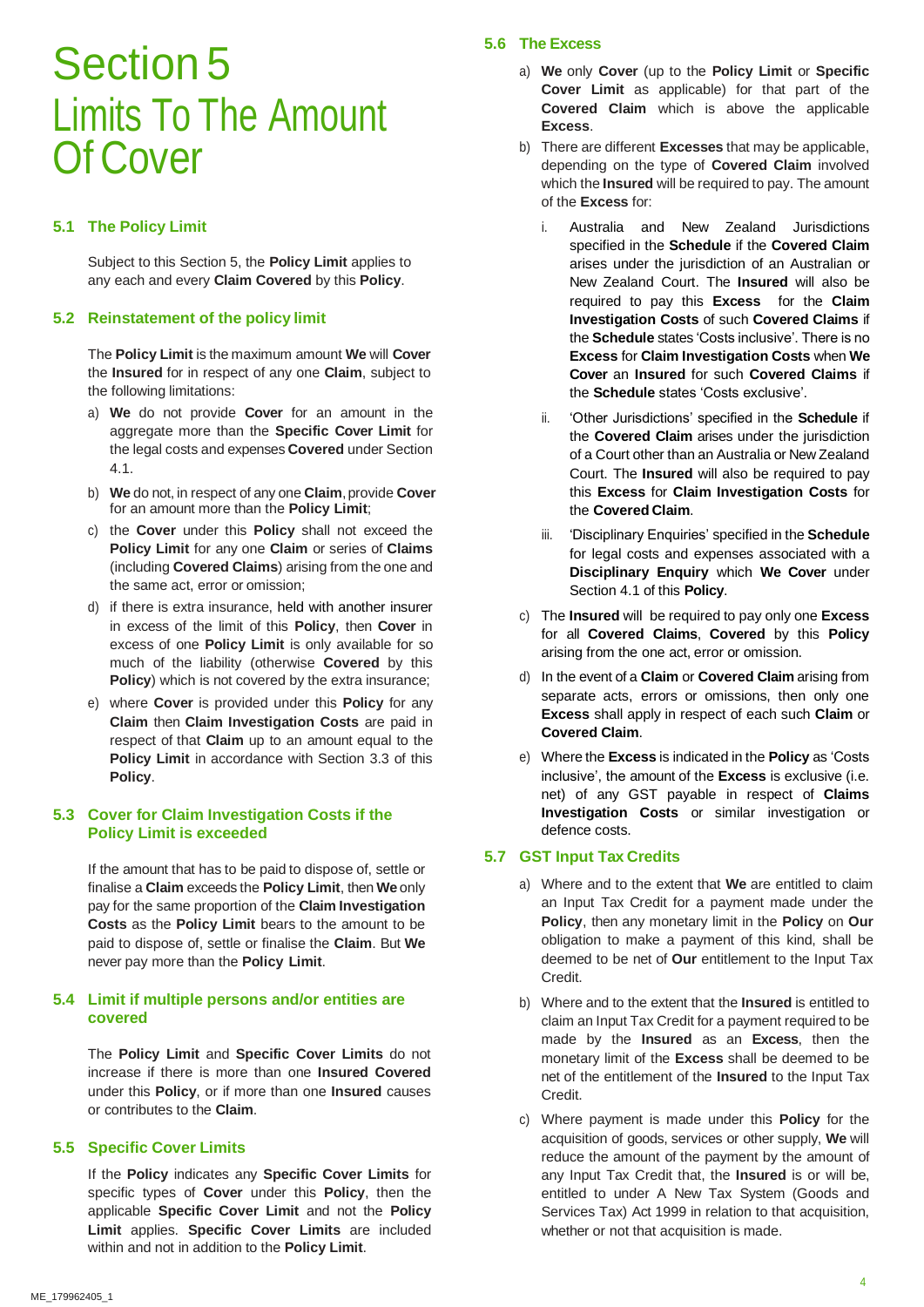d) Where payment is made under this **Policy** as compensation instead of payment for the acquisition of goods, services or other supply, **We** will reduce the amount of the payment by the amount of any input tax credit that the **Insured** would have been entitled to under A New Tax System (Goods and Services Tax) Act 1999 had the payment been applied to acquire such goods, services or other supply.

# Section 6 What is not Covered

**We** do not provide **Cover** for **Claims** or **Covered Claims**:

#### <span id="page-7-0"></span>**6.1 Known Claims and Known Circumstances**

- a) known at the inception date of this **Policy**; or
- b) based upon, directly or indirectly arising from or attributable to any **Known Circumstance** or known **Claims** or **Covered Claims**; or
- c) disclosed in the **Proposal**, or arising from facts or circumstances disclosed in the **Proposal**, which may give rise to a **Claim** or **Covered Claim**; or
- d) if the **Policy** is endorsed or amended midterm, for any **Claim** or **Covered Claim** that arose from a **Known Circumstance** (as at the effective date of the amendment / endorsement) to the extent that that **Claim** or **Covered Claim** would not have been **Covered** by the **Policy** before such amendment / endorsement.

#### <span id="page-7-1"></span>**6.2 Foreign courts**

subject to the 'Jurisdictional Limits' specified in the **Schedule**:

- a) first brought in or determined pursuant to the laws of, the United States of Americaor Canada, or their territories or protectorates; or
- b) arising out of the enforcement of judgments, orders or awards obtained in or determined pursuant to the laws of the United States of America or Canada, or their territories or protectorates; or
- c) where the proper law of the United States of America or Canada, or their territories or protectorates is applied to any of the issues in any **Claim** or **Covered Claim**, **Covered** by this **Policy**.

#### <span id="page-7-2"></span>**6.3 Assumed duty or obligation**

based upon, directly or indirectly arising from or attributable to:

- a) a liability under a contractual warranty, guarantee or undertaking (unless liability would have existed regardless of the contractual warranty, guarantee or undertaking); or
- b) circumstances where a right of contribution or indemnity has been given up by an **Insured**, but only to the extent of the prejudice suffered by **Us** in those circumstances; or
- c) circumstances where someone has done work or provided services under an arrangement or agreement with an **Insured** which limits any potential right for an **Insured** to claim or receive compensation, contribution or indemnity from that person, but onlyto the extent of the prejudice suffered by **Us** in those circumstances: or
- d) any **Civil Liability** which the **Insured** agrees to accept in connection with the provision of the **Professional Services** and/or anything which is the subject of cover, which is more onerous than that which the **Insured** would otherwise have at common law, in equity or under statute but only tothe extent of the prejudice **We** suffer because of that agreement; or
- e) any business not conducted for or on behalf of the **Insured** as a barrister.

#### <span id="page-7-3"></span>**6.4 Related parties**

against an **Insured** brought by or on behalf of any:

- a) other **Insured**; or
- b) company in respect of which any Insured holds (beneficially or otherwise) more than 10% of the voting shares or rights and/or has an executive role; or
- c) trust in respect of which any **Insured** is a trustee and/or beneficiary and/or has a direct or indirect financial interest; or
- d) any other person, firm or incorporated body having control of more than 10% of the voting shares or rights or an executive role in the operation of the **Insured**.

#### <span id="page-7-4"></span>**6.5 Refund of Professional Fees and Trading Debts**

- a) for (or calculated by reference to) the refund or waiver of any obligation to pay any fees, charges or disbursement (by way of damages or otherwise); or
- b) arising from a liability to pay trading debts, the repayment of any loan and/or any other financial obligation incurred which does not arise from the provision of **Professional Services**.

#### **6.6 Profits**

for any component of profit derived or derivable by an **Insured**.

#### <span id="page-7-5"></span>**6.7 Insolvency**

based upon, directly or indirectly arising from or attributable to an **Insured's** insolvency, bankruptcy or liquidation.

#### **6.8 Employers' Liability, Directors' & Officers' Liability, Occupier's Liability, Motor, Marine**

- a) based upon, directly or indirectly arising from or attributable to the **Insured's** liability as an employer; or
- b) arising from or which involves bodily injury (including mental anguish or emotional distress), sickness, disease or death of any employee, contractor or worker who is under the direction, control and/or supervision of the **Insured** or for whose workplace safety the **Insured** is responsible;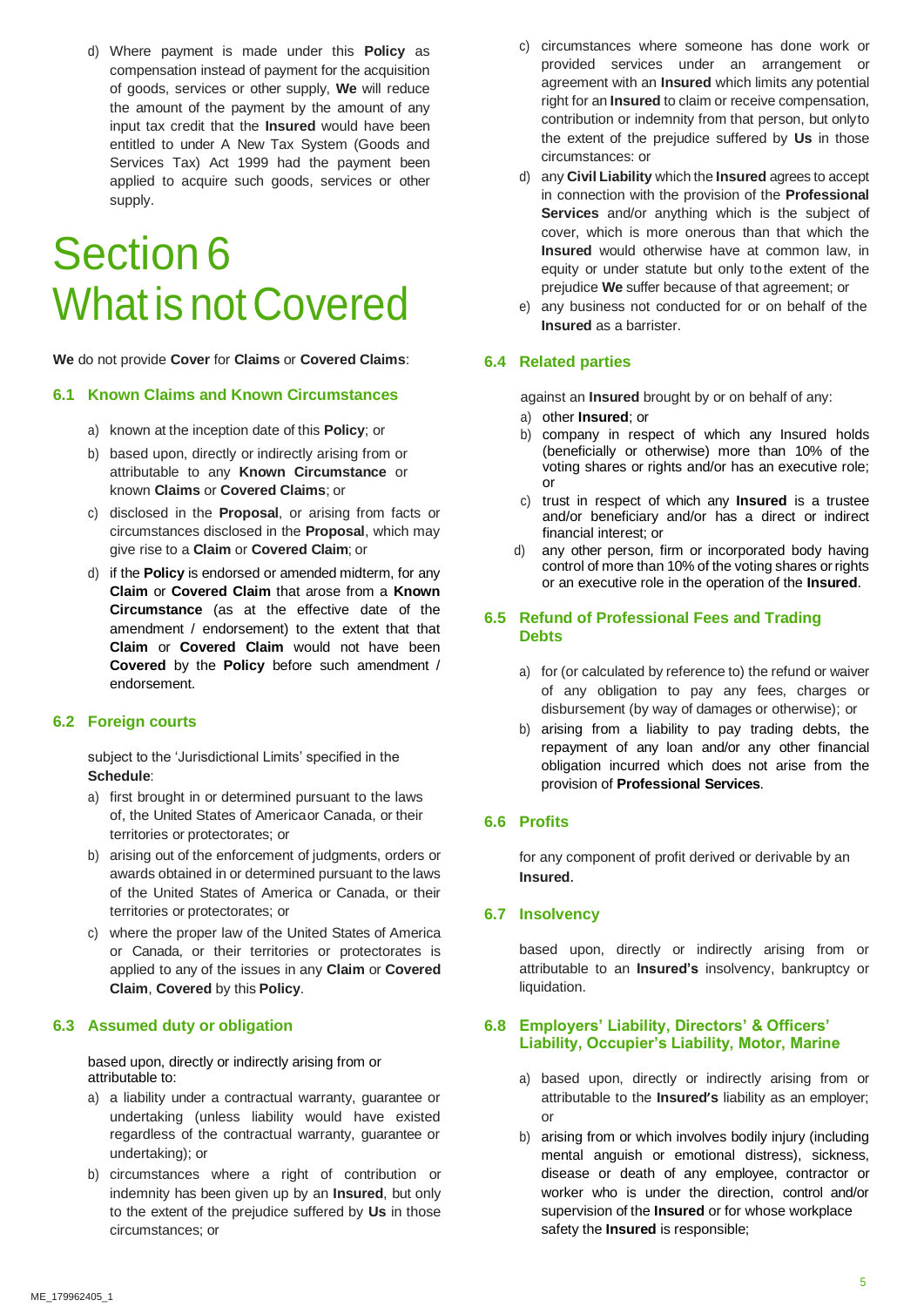- c) arising out of or in respect of actual or alleged unlawful discrimination (or other unlawful act, error or omission) by any **Insured** against any employee or employment applicant; or
- d) if an **Insured** is either an incorporated body or a director or officer of an incorporated body, arising from any act, error or omission of a director or officer of that incorporated body while acting in that capacity; or
- e) arising from occupation (or alleged occupation) of land or buildings by an **Insured**; or
- f) arising from or in respect of an **Insured's** liability as an owner or operator of any aircraft, marine craft or motor vehicles of any kind.

#### **6.9 Punitive and exemplary damages, fines and penalties**

for:

- a) punitive, aggravated or exemplary damages; or
- b) fines or penalties; or
- c) criminal liabilities,

including, in respect to a) to c) above, but not limited to Claims Investigation Costs.

#### **6.10 Intentional Damage**

arising from:

- a) acts, errors or omissions by the **Insured** with the intention of causing a third party loss, damage or injury, or with reckless disregard for the potential consequences of any acts, errors or omissions; or
- b) any wilful breach of any statute, contract or duty by an **Insured**.

#### **6.11 Deregistration**

in so far as an **Insured** is required by law to maintain a registration or any form or certification to lawfully practice or provide the **Professional Services**, **Claims**  or **Covered Claims** arising from acts, errors or omissions by or on behalf of the **Insured** which occurred at a time when such registration was not held, was cancelled or suspended or was otherwise not current and valid.

#### **6.12 Asbestos**

which would not have arisen but for the existence of asbestos.

Notwithstanding the above, this Exclusion shall not apply to such **Claims** or **Covered Claims** arising from the provision of the **Professional Services**.

#### **6.13 Nuclear or Radioactivity materials**

arising from:

- a) ionising radiations or contamination by radioactivity from any nuclear material; or
- b) the hazardous properties of any nuclear explosive, assembly or component.

#### **6.14 War & Uprisings**

based upon, directly or indirectly arising from or attributable to:

- a) war, invasion, acts of foreign enemies, hostilities (even if war is not declared), civil war; or
- b) insurrection, rebellion, revolution, military or usurped power.

#### **6.15 Terrorism**

based upon, directly or indirectly arising from or attributable to:

- a) any act of **Terrorism** regardless of any other cause or event contributing concurrently or in any other sequence to the loss, damage, illness, injury, death, cost or expense; or
- b) any action in controlling, preventing, suppressing, retaliating against, or responding to any act of **Terrorism**.

#### <span id="page-8-0"></span>**6.16 UN Sanctions**

to the extent that the provision of **Cover** or benefit under this **Policy** would contravene any sanction, prohibitionor restriction under any United Nations resolutions or the trade or economic sanctions, law or regulations of the European Union, United Kingdom or Unites States of America.

#### <span id="page-8-1"></span>**6.17 Fraud and Dishonesty**

based upon, directly or indirectly arising from or attributable to the dishonest, fraudulent, criminal or malicious acts or omissions of the **Insured**.

### <span id="page-8-2"></span>Section 7 General terms and conditions

### <span id="page-8-3"></span>Investigation, defence and settlement of Claims

#### <span id="page-8-4"></span>**7.1 We must be told about Claims**

The **Insured** must tell **Us** in writing about a **Claim** as soon as reasonably possible during the **Period of Insurance**. If this is not done the **Insured's** right to **Cover** under this **Policy** may be affected.

#### <span id="page-8-5"></span>**7.2 Claims co-operation**

#### Each **Insured** must:

a) diligently do, and allow to be done, everything reasonably practicable to avoid or lessen the **Insured's** liability in relation to a **Claim** or **Covered Claim**, **Covered** by this **Policy**;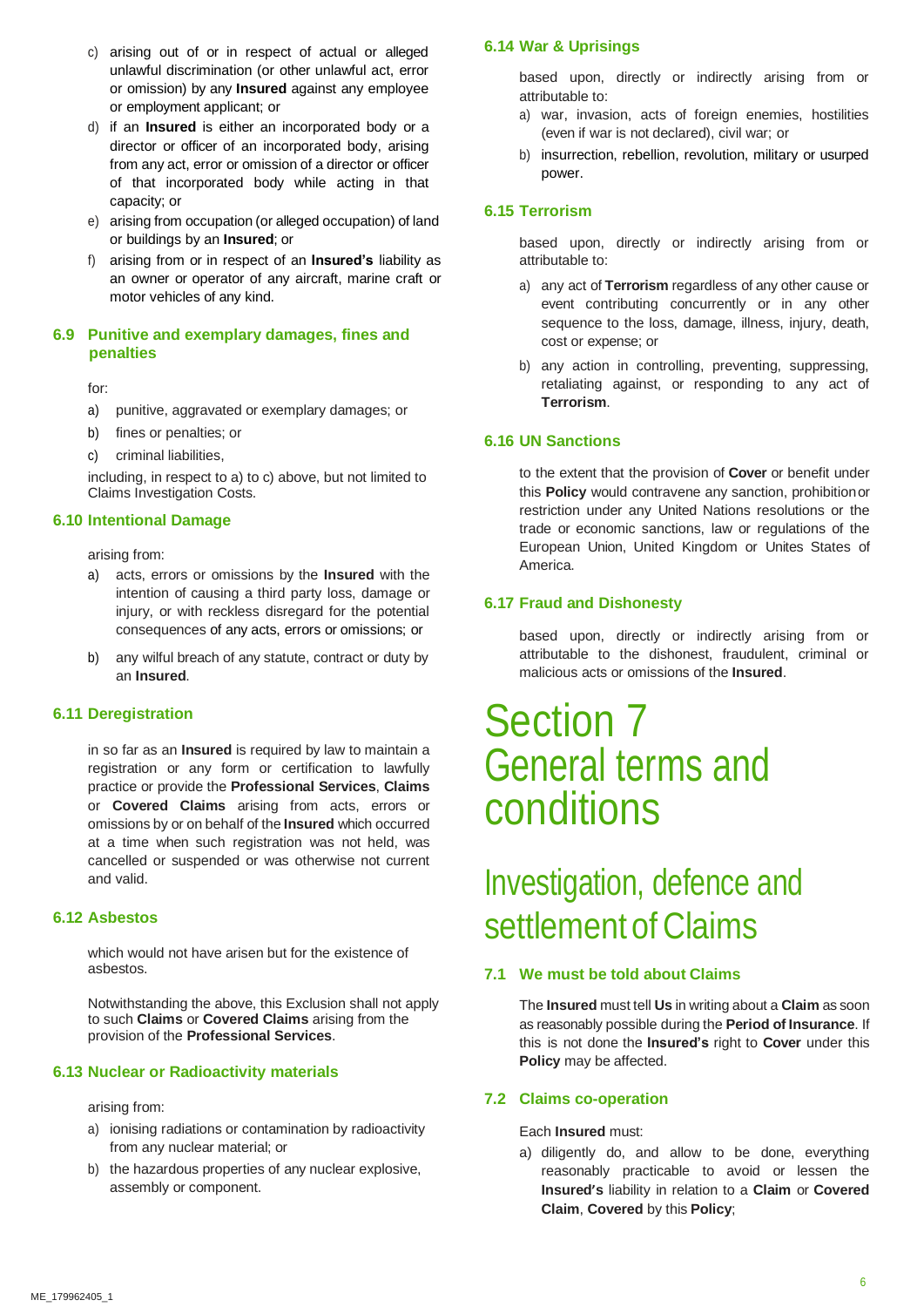- b) as soon as reasonably possible give **Us** the help and information that **We** reasonably require to:
	- i. investigate and defend a **Claim** or **Covered Claim**; and
	- ii. determine **Our** liability under this **Policy**.
- c) **We** will only request help and information relevant to handling the **Claim** and will explain why it is required.

#### <span id="page-9-0"></span>**7.3 We can protect Our position**

When **We** receive a notification under this **Policy** of any matter, **We** can take whatever action **We** consider appropriate to protect **Our** position.

This does not, however:

- a) indicate that any **Insured** is entitled to be **Covered**  under this **Policy**; or
- b) prejudice **Our** rights under the **Policy** or at law.

#### <span id="page-9-1"></span>**7.4 Disclosure of information to Us in respect of cover**

The **Insured** shall share confidential and privileged information that **We** reasonably require with **Us** and with **Our** legal advisers who **We** appoint about any matter notified to **Us** under the **Policy**.

**We** have a common interest with the **Insured** and with appointed legal advisers in the investigation, defence and settlement of any matter notified to **Us** under the **Policy** (**Common Interest**).

All confidential information provided to **Us** (including information which is subject to legal professional privilege), and/or to the legal advisers **We** appoint, byor on behalf of the **Insured**, which the **Insured** hereby irrevocably consents to appointed legal advisers providing to **Us**, is so provided on the basis that:

- a) subject to c) below, the information is provided to **Us** for that **Common Interest** purpose, is to be kept confidential and will not be further disclosed without the written consent of the **Insured**; and
- b) in respect of confidential information which is subject to legal professional privilege, the **Insured**  does not waive legal professional privilege; and
- c) the information may be disclosed by **Us** to **Our** legal advisers and reinsurers on the basis that the above conditions apply to those persons' use of such information.

#### <span id="page-9-2"></span>**7.5 We can manage the Covered Claim**

#### **We**:

- a) can conduct and defend or settle in the **Insured's**name any **Covered Claim**; or
- b) subject to Section 5.6 of the **Policy**, have the duty where and the **Insured** so requests, to manage any matter (including the investigating, defence or settlement) in respect of which **We** have confirmed **Cover** under the **Policy**; and
- c) can take any action, in the **Insured's** name, to pursue any right any **Insured** may have in connection with any **Covered Claim**.

#### **7.6 An Insured must not admit liability for or settle any Covered Claim**

An **Insured** must not:

- a) admit liability for, or settle any **Covered Claim**; or
- b) incur any costs or expenses for a **Covered Claim**; without first obtaining **Our** consent in writing (which shall not be unreasonably delayed or withheld). If **Our** prior consent is not obtained, the **Insured's**  right to **Cover** under this **Policy** may be affected.

#### <span id="page-9-3"></span>**7.7 Insured's right to contest**

If an **Insured** does not to consent to a settlement that **We**  recommend and wants to contest or continue the dispute or legal proceedings, then **We** only **Cover** (subject to the **Policy Limit or Specific Cover Limit as applicable) for:** 

- a) the amount **We** could have settled the matter for; less
- b) the applicable **Excess**; plus
- c) the **Claim Investigation Costs** calculated to the date the **Insured** elected not to consent to the settlement.

#### <span id="page-9-4"></span>**7.8 Senior Counsel**

- a) Unless a Senior Counsel, that **We** and the **Insured**  both agree to instruct, advises that the **Claim** or **Covered Claim** (which **We** have agreed to **Cover**) should be contested, neither **We** nor the **Insured** can require the other to contest any legal proceedings about a **Claim** if the other does not agree to do so.
- b) In formulating his or her advice, Senior Counsel must be instructed to consider the:
	- i. economics of the matter, having regard to but not limited to, the:
		- 1. damages and costs likely to be recovered; and
		- 2. likely costs of defence; and
	- ii. **Insured's** prospects of successfully defending the **Claim** or **Covered Claim**.
- c) The cost of Senior Counsel's opinion will form part of the **Claim Investigation Costs**.
- d) If Senior Counsel advises that the matter should be settled and if the terms of settlement which **We**  recommend are within limits which are reasonable (in Senior Counsel's opinion and in the light of the matters he/she is required to consider), then the **Insured**:
	- i. cannot (subject to Section 7.7, **Insured's** right to contest) object to the settlement; and
	- ii. will be required to pay any applicable **Excess** as soon as reasonably possible.

#### <span id="page-9-5"></span>**7.9 Payments to settle potential Claims**

Any money **We** pay to settle, and/or investigate anything which might give rise to a **Claim** or **Covered Claim**, is taken to be a payment:

- a) to settle a **Claim**, and in addition,
- b) for the purpose of calculating the total of all **Claims** or **Coved Claims** under this **Policy**.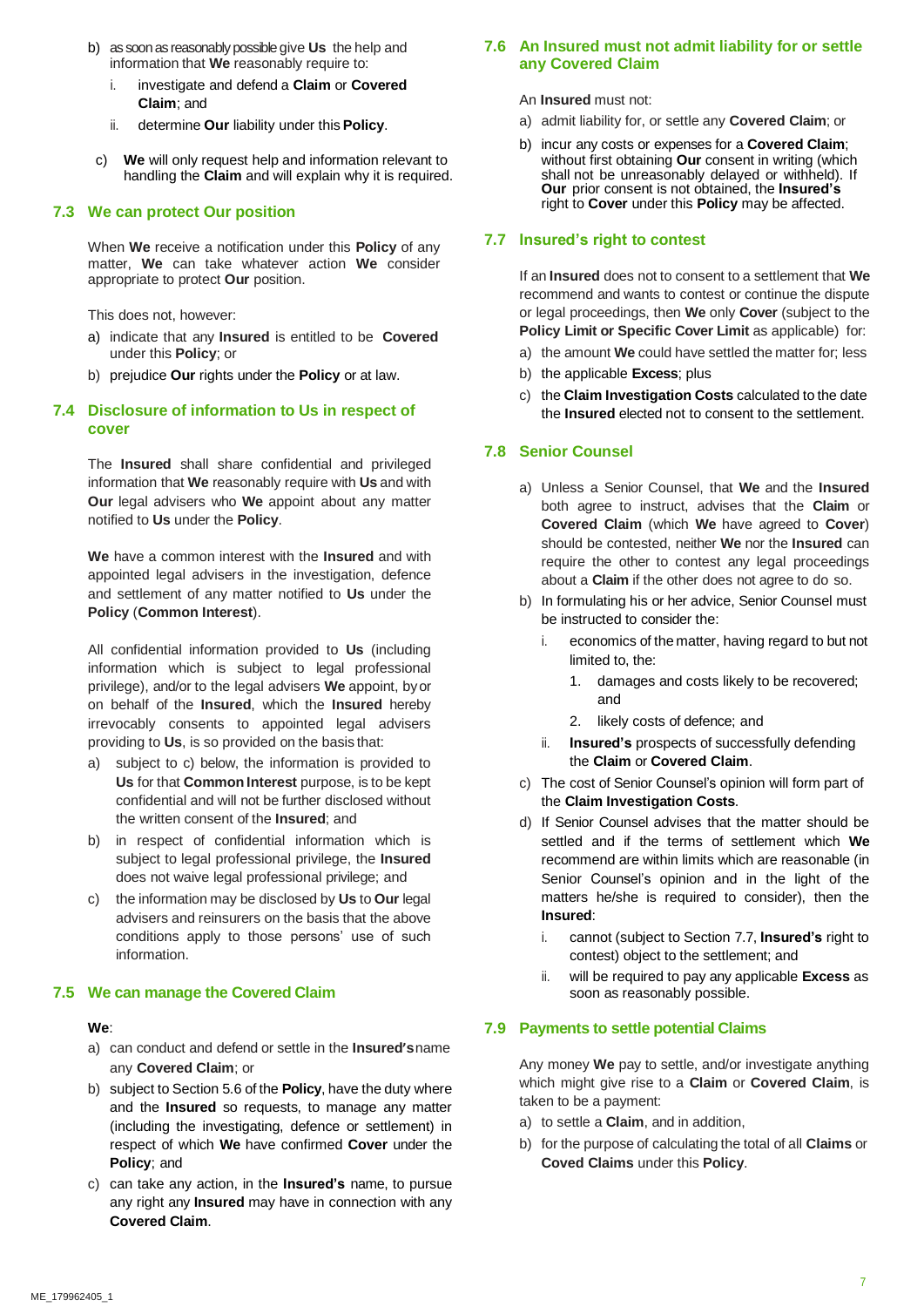#### <span id="page-10-0"></span>**7.10 Recovering money from employees**

<span id="page-10-5"></span>**We** must not recover any amount paid out in respect of a **Claim** or **Covered Claim** under this **Policy** from any employee unless the **Claim** or **Covered Claim** arose from dishonest, fraudulent, criminal or malicious acts or omissions of the employee.

#### **7.11 Offsetting of costs & expenses**

If **We** incur costs or expenses above **Our** liability under the **Policy** for **Claim Investigation Costs**, then the **Insured** must pay whatever amount is above that liability as soon as reasonably possible after **We** ask for it.

**We** can offset that payment due from the **Insured**  against (and deduct that amount from) any amount **We**  are required to pay to or on behalf of the **Insured** under this **Policy**.

#### <span id="page-10-1"></span>**7.12 Loss Prevention**

The **Insured** shall, as a condition to **Cover** under this **Policy**, take all reasonable steps to prevent any act, error, omission or circumstance which may cause or contribute to any **Covered Claim**.

#### <span id="page-10-2"></span>**7.13 Other insurance which may cover therisk**

The **Insured** must advise **Us** as soon as reasonably possible in writing of any insurance already effected or which may subsequently be effected covering, in total or in part and whether absolutely or contingently, the risk, or any part of it, **Covered** by this **Policy**.

#### <span id="page-10-3"></span>**7.14 Allocation**

- a) To the extent that a **Claim** comprises **Covered Matters** and **Uncovered Matters**, **We** will use best endeavours to agree a fair allocation between **Covered Matters** and **Uncovered Matters** having regard to the relative legal and financial exposure attributable to the **Covered Matters** and **Uncovered Matters**.
- b) This allocation will apply to **Claim Investigation Costs**.
- c) Any dispute between **Us** and the **Insured** on the allocation will be resolved by a Senior Counsel that **We** and the **Insured** both agree to instruct or in the absence of agreement, as appointed by the President of the Bar Association in the state or territory of the first address of the **Insured** shown on the **Schedule** or if no address is shown there, as shown on the **Proposal**.
- d) Any allocation between **Covered Matters** and **Uncovered Matters** as determined by Senior Counsel will apply retrospectively to the **Claim Investigation Costs** paid by **Us** or the **Insured**  notwithstanding any prior payment on a different basis, unless otherwise agreed.
- e) The cost of Senior Counsel's opinion will form part of the **Claim Investigation Costs**.

#### <span id="page-10-4"></span>**7.15 Payment in Australian dollars in Australia**

All premiums and **Claims** must be paid in Australian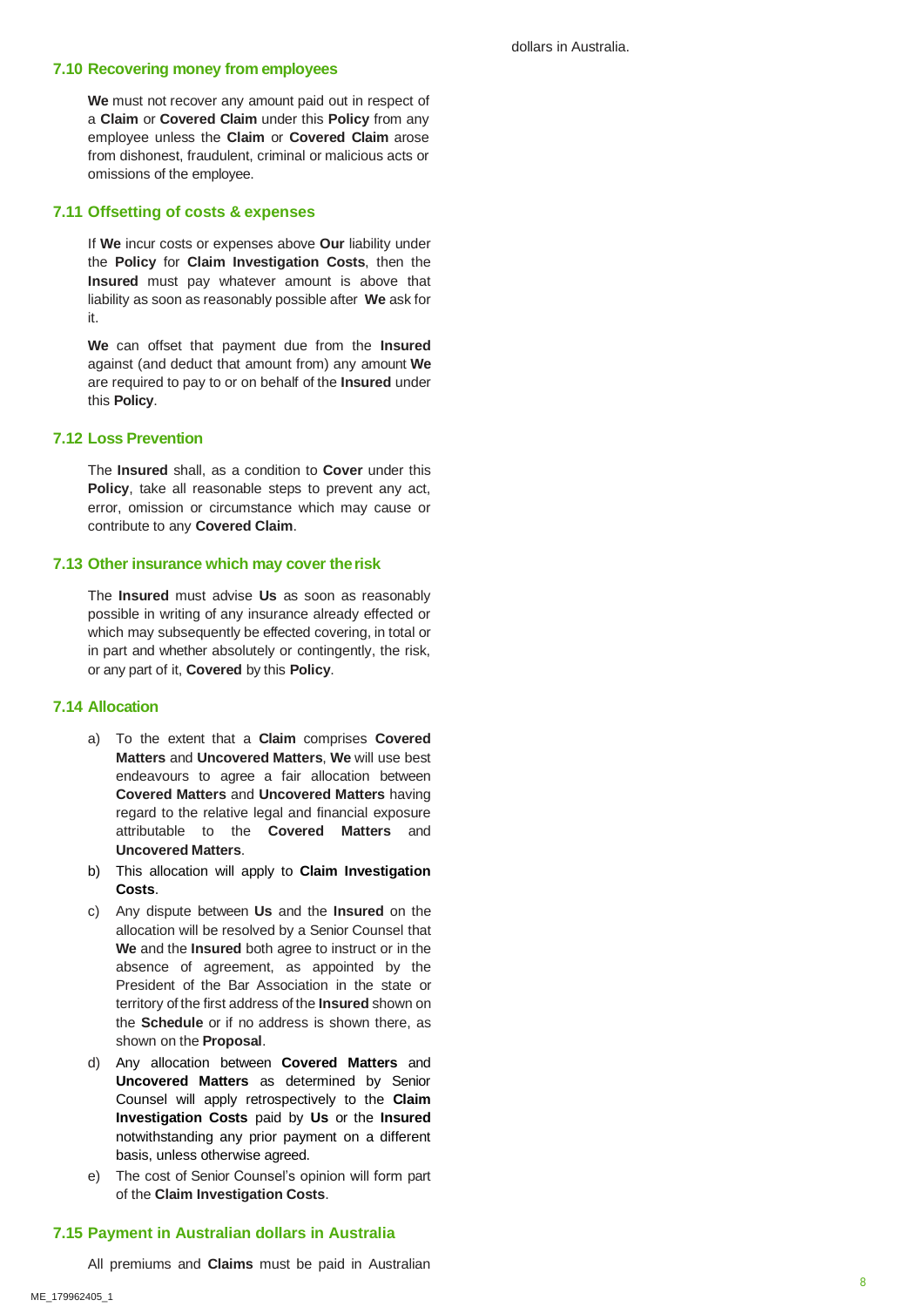### Other matters

#### <span id="page-11-0"></span>**7.16 Material change in the risk**

The **Insured** must as soon as reasonably possible advise **Us** in writing if any of the following occurs during the **Period of Insurance**:

- a) an **Insured's** Practicing Certificate, is cancelled, suspended or terminated or has had conditions imposed during the **Period of Insurance**.
- b) an **Insured** being insolvent, bankrupt or in liquidation.

#### <span id="page-11-1"></span>**7.17 Law of thepolicy**

This **Policy** is governed by the law of the Territory or State where the **Policy** was issued, which is stated in the **Schedule**. The courts of that place have exclusive jurisdiction in any dispute about or under this **Policy**.

#### <span id="page-11-2"></span>**7.18 Territory covered by thispolicy**

**Cover** under this **Policy** is not restricted by where anything giving rise to the **Claim** occurred.

#### <span id="page-11-3"></span>**7.19 Schedule must be included**

This **Policy** is only legally enforceable if it includes a **Schedule** signed by one of **Our** officers.

### <span id="page-11-4"></span>Cancelling thePolicy

#### **7.20 We can cancel the policy**

- a) **We** will not cancel this **Policy** for any reason other than non-payment of the **Premium**.
- b) **We** may deliver this notice to the **Insured** personally, or post it by certified mail (to the **Insured's** broker or to the address the **Insured**  last gave **Us**). Proof that **We** mailed the notice is sufficient proof that the **Insured** received the notice.

#### **7.21 Non-disclosure and mis-representation**

- a) **We** will not avoid the **Policy** for fraudulent nondisclosure or misrepresentation to **Us** prior to the inception of this **Policy**.
- b) **We** will not reduce the amount **We** pay on behalf of the **Insured** in respect of a **Claim** or **Claims Investigation Costs** (otherwise **Covered** by this **Policy**) by reason of non-disclosure or misrepresentation by the **Insured** to **Us** prior to the inception of this **Policy**.
- c) If the **Insured** has fraudulently failed to disclose and/or fraudulently misrepresented matters, **We**  are entitled to seek reimbursement from the **Insured** of any amounts **We** may pay or incur in relation to this **Policy**. If any non-disclosure or misrepresentation was not fraudulent then **We**  are entitled to seek reimbursement from the **Insured** of an amount soas to place **Us** in the same position as **We** would have been in had the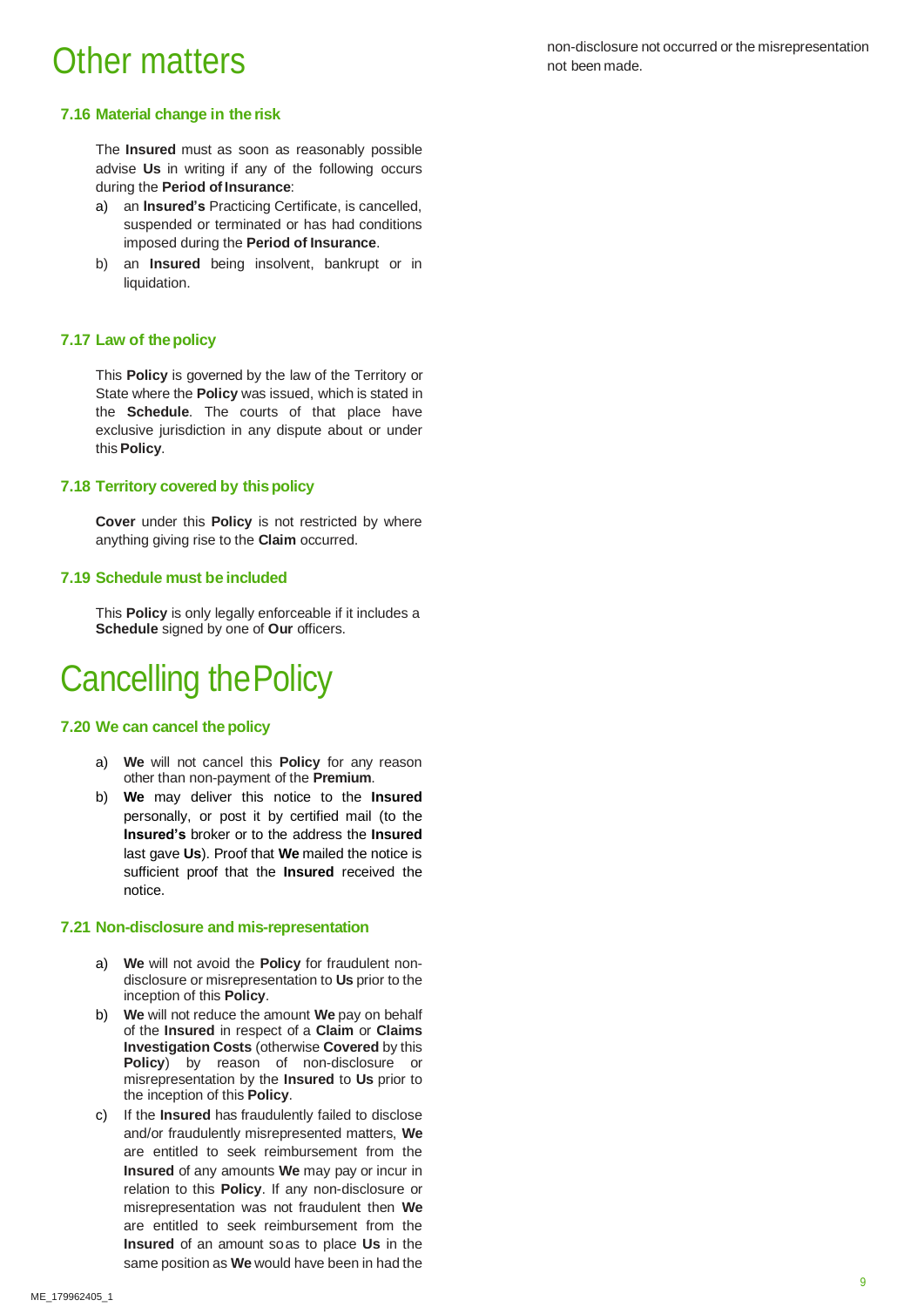## Section 8 Words with special meanings

#### <span id="page-12-0"></span>**8.1 Civil Liability**

Compensation, damages, costs and expenses in respect of a **Claim** which includes:

- a) the legal costs of the person making the **Claim**, for which an **Insured** becomes liable; and
- b) settlement amounts and/or arbitration awards agreed to with **Our** prior written consent and pursuant to Section 7 of the **Policy**.

#### <span id="page-12-1"></span>**8.2 Claim**

The receipt by the **Insured** of any:

- a) originating process (in a legal proceeding or arbitration), cross claim or counter claim or third party or similar notice claiming compensation against and served on an **Insured**; or
- b) written demand from a third party claiming compensation against the **Insured**.

#### <span id="page-12-2"></span>**8.3 Claim Investigation Costs**

The reasonable and necessary legal costs and expenses (including any expert costs where the choice of expert has been approved by **Us**) of investigating, defending or settling any:

- a) **Claim** or **Covered Claim**; or
- b) originating process (in a legal proceeding or arbitration), cross claim or counter claim or third party or similar notice or written demand from a third party claiming declaratory and/or other equitable relief against an **Insured** arising from the provision of the **Professional Services**.

#### <span id="page-12-3"></span>**8.4 Cover**

Provide indemnity for, and indemnity does not include any component of profit.

#### <span id="page-12-4"></span>**8.5 Covered Claim**

The:

- a) **Claims**, liabilities, losses, costs, and other matters **Covered** under this **Policy**;
- b) circumstances which may give rise to any of the matters set out in a) above, in respect of which**We**  elect to protect the **Insured's** or **Our** position pursuant to Section 7.3 of the **Policy**.

#### <span id="page-12-6"></span><span id="page-12-5"></span>**8.6 Covered matters**

That part of a **Claim**, or **Covered Claim** made against or sought from the **Insured** for which **We** provide **Cover**.

#### **8.7 Disciplinary Enquiry**

Any legal or quasi legal enquiry, by a body (including a regulatory, licensing or statutory body) which has jurisdiction over the **Insured**, which enquires whether the **Insured** has breached any relevant professional code of conduct or standard.

#### <span id="page-12-7"></span>**8.8 Documents**

Documents of any nature including the electronically stored data, software or computer programs for or in respect of any computer system; but not including bearer bonds, coupons, bank notes, currency notes or negotiable instruments.

Loss or damage to **Documents** does not include loss or damage (including rearrangement) to such electronically stored data, software or computer programs arising from any computer virus or from any design or programming defect in any computer program or computer operating system.

#### <span id="page-12-8"></span>**8.9 Excess**

The sum shown in the **Schedule** or in Sections 4 or 5 of the **Policy** (as applicable), which the **Covered Claim**  must exceed before **We** will be liable under this **Policy**  in respect of each **Covered Claim**. It is described in more detail in Section 5.6, the **Excess**.

#### <span id="page-12-9"></span>**8.10 Insured**

The barrister identified in the **Schedule** as the **Insured**.

#### **8.11 Intellectual Property**

Copyright, design, patent, trade mark or moral right, including false attribution of authorship or any other intellectual property rights which exist in Australia or New Zealand whether created by statute or at common law.

#### <span id="page-12-10"></span>**8.12 Known Circumstance**

Any fact, situation or circumstance which:

- a) an **Insured** was aware of before the commencement of the **Period of Insurance** or any relevant amendment or endorsement of the **Policy**; or
- b) a reasonable person in the **Insured's** professional position would have thought, at any time before the commencement of the **Period of insurance** or any relevant amendment or endorsement of the **Policy**,

might result in someone making an allegation against an **Insured** in respect of a liability, loss or cost that might be **Covered** by this **Policy** or any relevant amendment / endorsement to this **Policy**.

#### <span id="page-12-11"></span>**8.13 Period of Insurance**

The 'Period of Insurance' stated in the **Schedule**.

#### <span id="page-12-12"></span>**8.14 Policy**

The insurance **Policy** made up of:

- a) all terms, conditions and exclusions contained herein;
- b) the **Schedule**;
- c) the endorsements, if any, contained in the Schedule.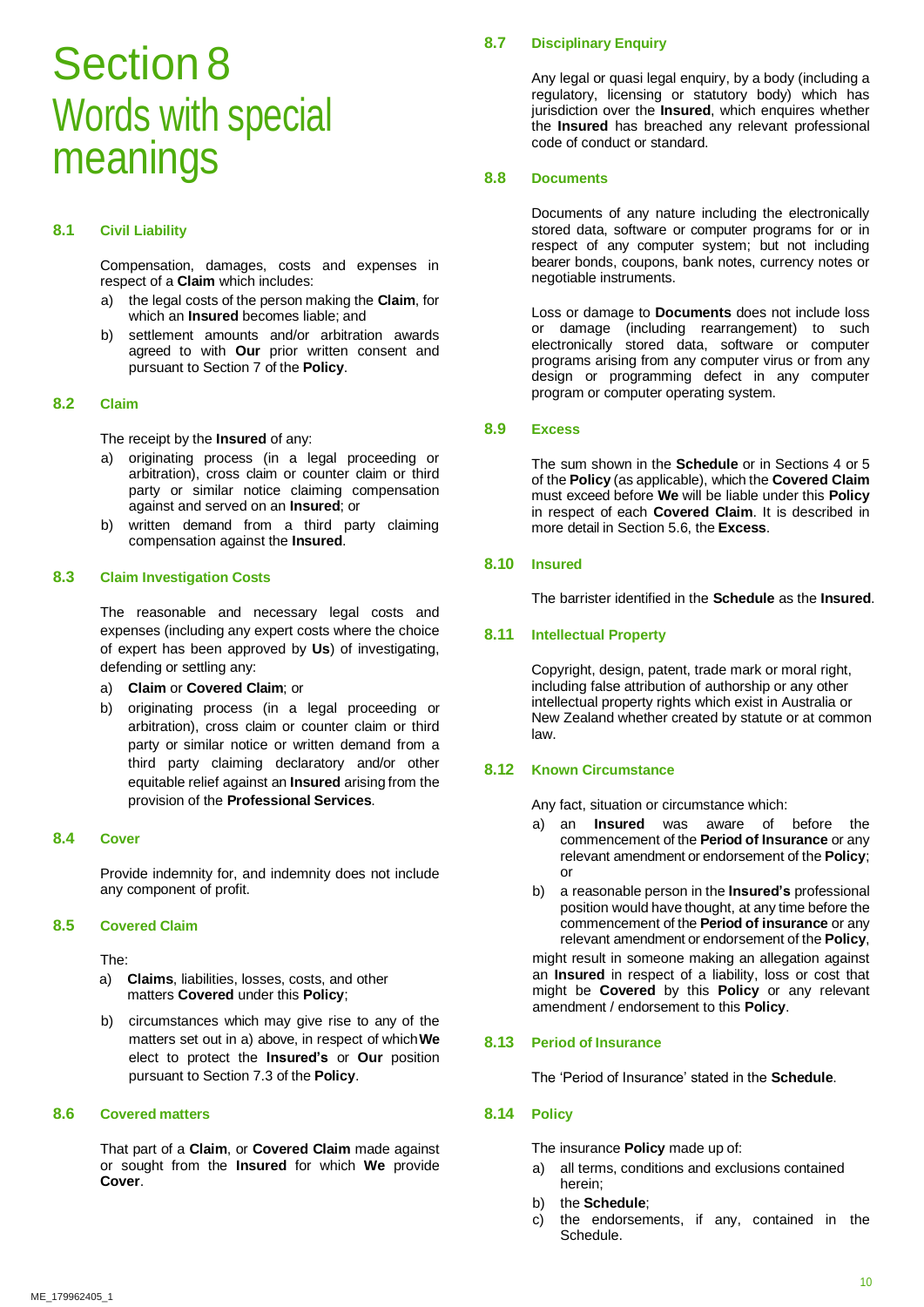#### <span id="page-13-0"></span>**8.15 Policy Limit**

The limit stated in the **Schedule** as the 'Total Sum Insured'. See also Section 5 of this **Policy**.

#### **8.16 Premium**

'Total Payable Premium' as stated in the **Schedule**.

#### **8.17 Professional Services**

The provision by or on behalf of the **Insured** of professional services as a barrister.

#### **8.18 Proposal**

The written or electronic proposal form (the date of which is stated in the **Schedule**) together with any supplementary material completed by or on behalf of the **Insured**, that was given to **Us**, and relied on by **Us**  to effect this **Policy**.

#### **8.19 Retired Insured**

The person specified in the **Schedule** who has ceased to practice as a barrister only or as a legal practitioner and hold a practising certificate during or upon expiry of the **Period of Insurance.**

#### **8.20 Schedule**

The schedule attached to this **Policy** or any schedule subsequently agreed between the **Insured** and **Us**, substituted during the **Period of Insurance** and duly signed by one of **Our** officers.

#### **8.21 Specific Cover Limits**

The limit of **Cover** for each of the mattersspecified in listed in the **Schedule** under 'Specific Cover Limits' or in Sections 4 of this **Policy** which are included within, and are not in addition to the **Policy Limit**.

#### **8.22 Terrorism**

**Terrorism** includes any act, or preparation in respect of action, or threat of action designed to influence the government de jure or de facto of any nation or any political division thereof, or in pursuit of political, religious, ideological, or similar purposes to intimidate the public or a section of the public of any nation by any person or group(s) of persons whether acting alone or on behalf of or in connection with any organisation(s) or government(s) de jure or de facto, and which:

- a) involves violence against one or more persons; or
- b) involves damage to property; or
- c) endangers life other than that of the person committing the action; or
- d) creates a risk to health or safety of the public or a section of the public; or
- e) is designed to interfere with or to disrupt an electronic system.

#### **8.23 Uncovered matters**

That part of a **Claim** or **Covered Claim** made against or sought from the **Insured** for which **We** do not provide **Cover**.

Insurance Australia Limited ABN 11 000 016 722 trading as CGU Insurance.

**8.24 We or Us or Our**